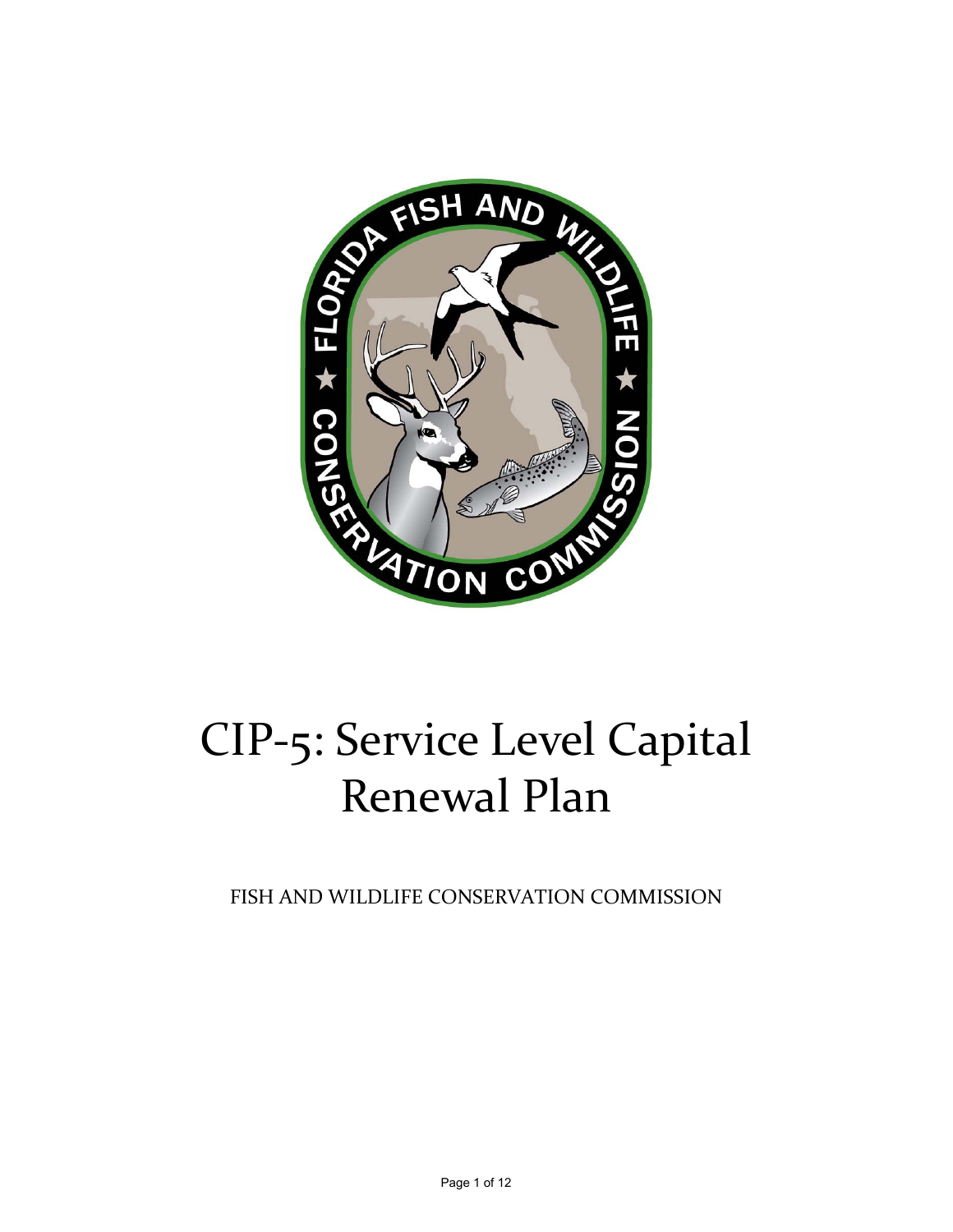## CIP‐5: Service Level Capital Renewal Plan

OFFICE OF EXECUTIVE DIRECTION AND ADMINISTRATIVE SUPPORT SERVICES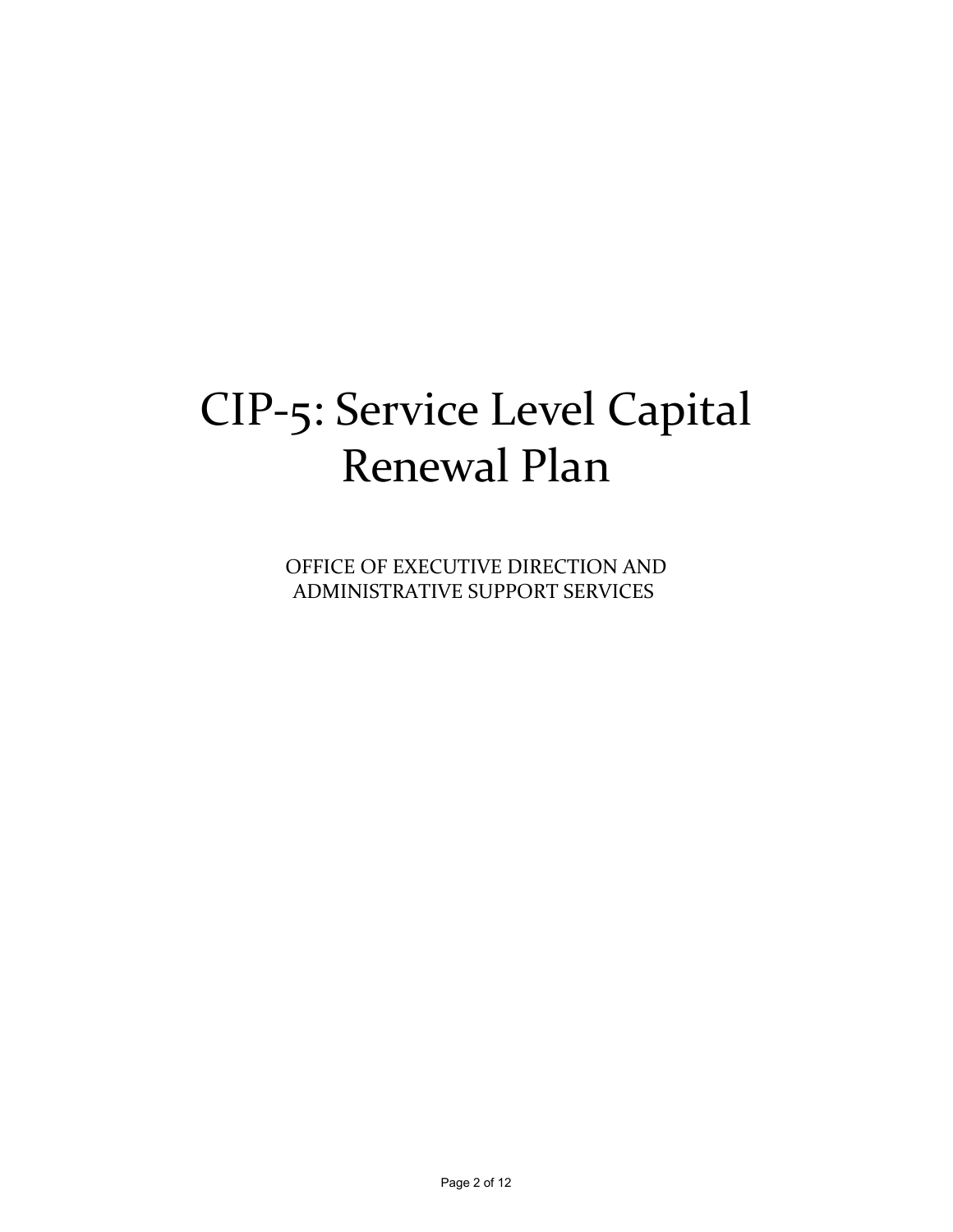|                                                                                                                                                                                                              | Fish & Wildlife Conservation Comm                                                                                                                                                                                                                                                                                                                                                                                                                                                                                    |                                                             |                                        |                                      |                                                       |                                                       |            |  |  |  |  |  |  |
|--------------------------------------------------------------------------------------------------------------------------------------------------------------------------------------------------------------|----------------------------------------------------------------------------------------------------------------------------------------------------------------------------------------------------------------------------------------------------------------------------------------------------------------------------------------------------------------------------------------------------------------------------------------------------------------------------------------------------------------------|-------------------------------------------------------------|----------------------------------------|--------------------------------------|-------------------------------------------------------|-------------------------------------------------------|------------|--|--|--|--|--|--|
| Agency:                                                                                                                                                                                                      |                                                                                                                                                                                                                                                                                                                                                                                                                                                                                                                      |                                                             |                                        | LAS/PBS Budget Entity Code: 77100700 |                                                       |                                                       |            |  |  |  |  |  |  |
|                                                                                                                                                                                                              | Service: OED - Region Operations                                                                                                                                                                                                                                                                                                                                                                                                                                                                                     |                                                             |                                        | Appropriation Category Code: 080956  |                                                       |                                                       |            |  |  |  |  |  |  |
|                                                                                                                                                                                                              | <b>Critical Safety Repairs -</b>                                                                                                                                                                                                                                                                                                                                                                                                                                                                                     |                                                             |                                        | <b>Agency Priority:</b>              |                                                       |                                                       |            |  |  |  |  |  |  |
| <b>Project Title:</b>                                                                                                                                                                                        | Regions                                                                                                                                                                                                                                                                                                                                                                                                                                                                                                              |                                                             |                                        | <b>LRPP Narrative Page:</b>          |                                                       |                                                       |            |  |  |  |  |  |  |
| To be constructed by:                                                                                                                                                                                        |                                                                                                                                                                                                                                                                                                                                                                                                                                                                                                                      | $Contract \_\_Y$                                            |                                        | Force account                        |                                                       |                                                       |            |  |  |  |  |  |  |
| <b>Level of Aggregation:</b>                                                                                                                                                                                 |                                                                                                                                                                                                                                                                                                                                                                                                                                                                                                                      |                                                             |                                        |                                      |                                                       |                                                       |            |  |  |  |  |  |  |
| X<br>Service                                                                                                                                                                                                 | $\perp$                                                                                                                                                                                                                                                                                                                                                                                                                                                                                                              |                                                             |                                        | <b>NAME</b>                          |                                                       |                                                       |            |  |  |  |  |  |  |
|                                                                                                                                                                                                              |                                                                                                                                                                                                                                                                                                                                                                                                                                                                                                                      |                                                             |                                        |                                      |                                                       |                                                       | Y          |  |  |  |  |  |  |
| Major Repair Project? (Y/N) (If <u>Yes,</u> complete Parts A, D & E; if <u>No</u> , complete Parts A, B & C.)<br>Critical Need? (Y/N) (If Yes, all funding must be requested in the first two fiscal years.) |                                                                                                                                                                                                                                                                                                                                                                                                                                                                                                                      |                                                             |                                        |                                      |                                                       |                                                       |            |  |  |  |  |  |  |
|                                                                                                                                                                                                              |                                                                                                                                                                                                                                                                                                                                                                                                                                                                                                                      |                                                             |                                        |                                      |                                                       |                                                       | Y          |  |  |  |  |  |  |
|                                                                                                                                                                                                              | PART A: SYSTEM IDENTIFICATION                                                                                                                                                                                                                                                                                                                                                                                                                                                                                        |                                                             |                                        |                                      |                                                       |                                                       |            |  |  |  |  |  |  |
| <b>BUILDING SYSTEM GROUP</b><br>Annual group request? _____                                                                                                                                                  |                                                                                                                                                                                                                                                                                                                                                                                                                                                                                                                      | CENTRAL UTILITY SYSTEM GROUP<br>Annual group request? _____ |                                        |                                      |                                                       | <b>CODE AND LICENSURE</b><br><b>CORRECTION GROUPS</b> |            |  |  |  |  |  |  |
| electrical                                                                                                                                                                                                   | $(BE)$ $X$ $\qquad$                                                                                                                                                                                                                                                                                                                                                                                                                                                                                                  | cogeneration                                                |                                        | $(UG)$ <sub>_______</sub>            |                                                       | Licensure                                             |            |  |  |  |  |  |  |
| envelope<br>interior                                                                                                                                                                                         | (BI)                                                                                                                                                                                                                                                                                                                                                                                                                                                                                                                 | cooling gen./distrib.<br>electric distrib.                  |                                        | $(UC)$ <sub>_______</sub>            |                                                       | Annual request? _____                                 |            |  |  |  |  |  |  |
| mechanical                                                                                                                                                                                                   | $(BM)$ <sub>_____</sub>                                                                                                                                                                                                                                                                                                                                                                                                                                                                                              | heating gen./distrib.                                       |                                        |                                      |                                                       | Life Safety                                           | $(LS)$ $X$ |  |  |  |  |  |  |
| plumbing<br>roof                                                                                                                                                                                             | $(BR)$ $X$                                                                                                                                                                                                                                                                                                                                                                                                                                                                                                           | landfill<br>water treat./distrib.                           |                                        | $(UL)$ <sub>________</sub>           |                                                       | Annual request? _____                                 |            |  |  |  |  |  |  |
| site                                                                                                                                                                                                         | $\frac{\text{(BG)}}{\text{(BD)}\_\_X}$                                                                                                                                                                                                                                                                                                                                                                                                                                                                               | waste treatment                                             |                                        | $(US)$ <sub>______</sub>             |                                                       | Handicapped (LH) ____                                 |            |  |  |  |  |  |  |
| special<br>structural                                                                                                                                                                                        | $(BS)$ <sub>______</sub>                                                                                                                                                                                                                                                                                                                                                                                                                                                                                             |                                                             |                                        |                                      |                                                       | Annual request? _____                                 |            |  |  |  |  |  |  |
|                                                                                                                                                                                                              |                                                                                                                                                                                                                                                                                                                                                                                                                                                                                                                      |                                                             |                                        |                                      |                                                       | Environmental (LE) ____                               |            |  |  |  |  |  |  |
|                                                                                                                                                                                                              | SPECIAL SYSTEM GROUP                                                                                                                                                                                                                                                                                                                                                                                                                                                                                                 |                                                             | <b>CAMPUS SYSTEM GROUP</b>             |                                      |                                                       | Annual request? _____                                 |            |  |  |  |  |  |  |
|                                                                                                                                                                                                              | Annual group request? _____                                                                                                                                                                                                                                                                                                                                                                                                                                                                                          |                                                             | Annual group request? _____            |                                      |                                                       |                                                       |            |  |  |  |  |  |  |
|                                                                                                                                                                                                              | energy conservation (SC) _____<br>storage tanks                                                                                                                                                                                                                                                                                                                                                                                                                                                                      | $(BX)$ <sub>______</sub>                                    | drainage/grounds<br>road system paving |                                      | $(CG)$ <sub>_______</sub><br>$(CR)$ <sub>______</sub> |                                                       |            |  |  |  |  |  |  |
|                                                                                                                                                                                                              |                                                                                                                                                                                                                                                                                                                                                                                                                                                                                                                      |                                                             | other paving                           |                                      | $(CP)$ <sub>______</sub>                              |                                                       |            |  |  |  |  |  |  |
|                                                                                                                                                                                                              | NOTE: If at least three systems or at least two groups are to be repaired in a single project, it is a MAJOR REPAIR and Part D<br>should be used. If three or more systems in a facility group are being repaired in separate projects within one group's general<br>capital renewal request, it is NOT a MAJOR REPAIR and you will answer YES to "annual request" and complete Parts B and C.<br>PART B: PROJECTED FINANCE PLAN FOR FACILITY GROUP REPAIRS, AND SPECIFIED<br><b>CODE AND LICENSURE CORRECTIONS:</b> |                                                             |                                        |                                      |                                                       |                                                       |            |  |  |  |  |  |  |
| Group/System                                                                                                                                                                                                 | <b>Fund Code</b>                                                                                                                                                                                                                                                                                                                                                                                                                                                                                                     | FY 2022-23 FY 2023-24                                       |                                        | FY 2024-25                           |                                                       | FY 2025-26 FY 2026-27                                 |            |  |  |  |  |  |  |
|                                                                                                                                                                                                              |                                                                                                                                                                                                                                                                                                                                                                                                                                                                                                                      |                                                             |                                        |                                      |                                                       |                                                       |            |  |  |  |  |  |  |
|                                                                                                                                                                                                              |                                                                                                                                                                                                                                                                                                                                                                                                                                                                                                                      |                                                             |                                        |                                      |                                                       |                                                       |            |  |  |  |  |  |  |
|                                                                                                                                                                                                              |                                                                                                                                                                                                                                                                                                                                                                                                                                                                                                                      |                                                             |                                        |                                      |                                                       |                                                       |            |  |  |  |  |  |  |
|                                                                                                                                                                                                              |                                                                                                                                                                                                                                                                                                                                                                                                                                                                                                                      |                                                             |                                        |                                      |                                                       |                                                       |            |  |  |  |  |  |  |
|                                                                                                                                                                                                              |                                                                                                                                                                                                                                                                                                                                                                                                                                                                                                                      |                                                             |                                        |                                      |                                                       |                                                       |            |  |  |  |  |  |  |
|                                                                                                                                                                                                              |                                                                                                                                                                                                                                                                                                                                                                                                                                                                                                                      |                                                             |                                        |                                      |                                                       |                                                       |            |  |  |  |  |  |  |
|                                                                                                                                                                                                              |                                                                                                                                                                                                                                                                                                                                                                                                                                                                                                                      |                                                             |                                        |                                      |                                                       |                                                       |            |  |  |  |  |  |  |
|                                                                                                                                                                                                              |                                                                                                                                                                                                                                                                                                                                                                                                                                                                                                                      |                                                             |                                        |                                      |                                                       |                                                       |            |  |  |  |  |  |  |
|                                                                                                                                                                                                              | <b>TOTAL</b>                                                                                                                                                                                                                                                                                                                                                                                                                                                                                                         |                                                             |                                        |                                      |                                                       |                                                       |            |  |  |  |  |  |  |
|                                                                                                                                                                                                              |                                                                                                                                                                                                                                                                                                                                                                                                                                                                                                                      |                                                             |                                        |                                      |                                                       |                                                       |            |  |  |  |  |  |  |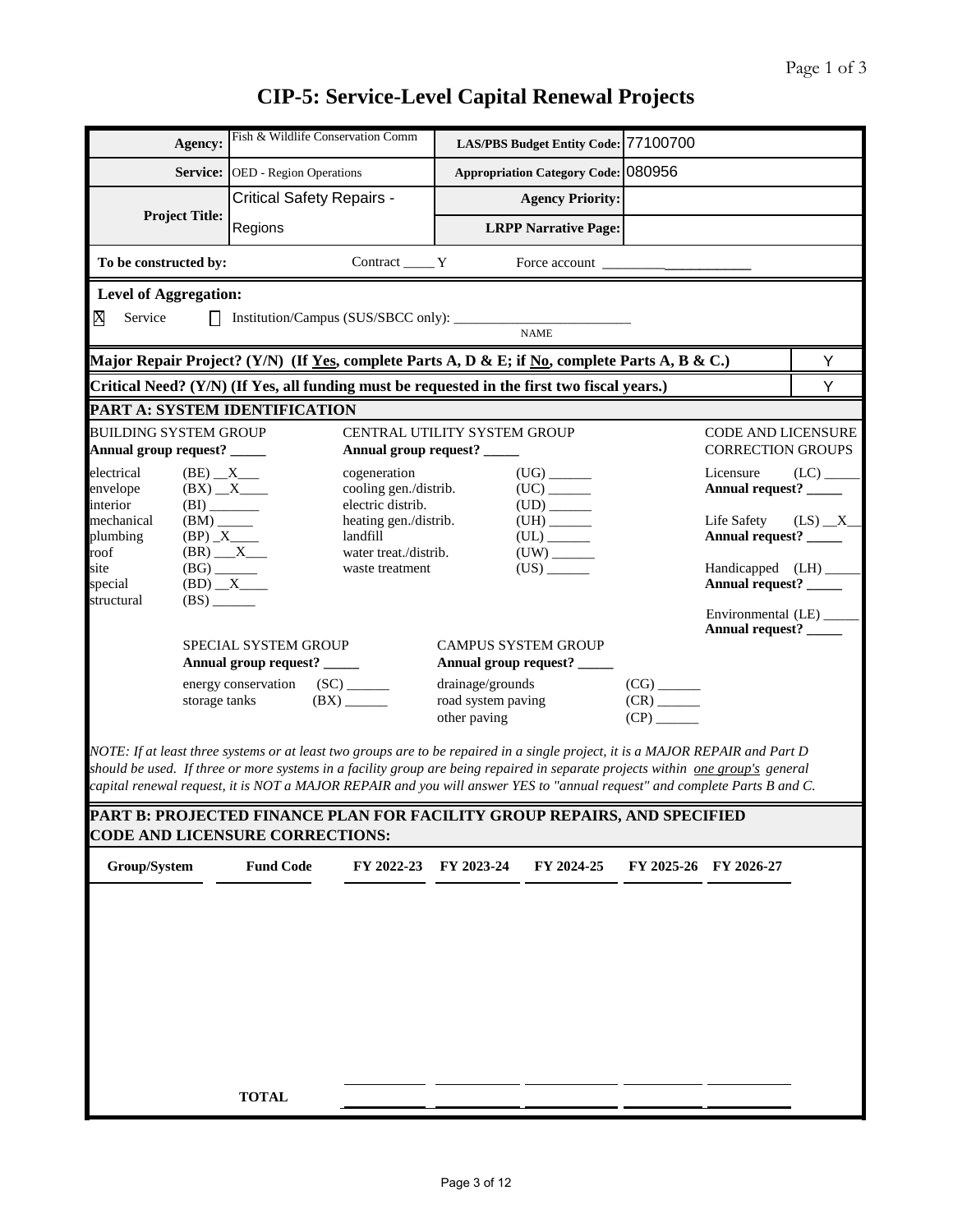| Project<br><b>Description</b>                                                                                                                                   | <b>DMS</b><br>Bldg.# | <b>Critical</b><br>Routine                                                                                                                                                         |                 | FY 2022-23 FY 2023-24 | FY 2024-25                                  |                                                                    | FY 2025-26 FY 2026-27 |
|-----------------------------------------------------------------------------------------------------------------------------------------------------------------|----------------------|------------------------------------------------------------------------------------------------------------------------------------------------------------------------------------|-----------------|-----------------------|---------------------------------------------|--------------------------------------------------------------------|-----------------------|
|                                                                                                                                                                 |                      |                                                                                                                                                                                    |                 |                       |                                             |                                                                    |                       |
|                                                                                                                                                                 |                      |                                                                                                                                                                                    |                 |                       |                                             |                                                                    |                       |
|                                                                                                                                                                 |                      |                                                                                                                                                                                    |                 |                       |                                             |                                                                    |                       |
|                                                                                                                                                                 |                      |                                                                                                                                                                                    |                 |                       |                                             |                                                                    |                       |
|                                                                                                                                                                 |                      |                                                                                                                                                                                    |                 |                       |                                             |                                                                    |                       |
|                                                                                                                                                                 |                      | PART D: SCHEDULE OF MAJOR REPAIRS AND COMPONENT FINANCING:<br><b>BUILDING / FACILITY IDENTIFICATION / DESCRIPTION</b>                                                              |                 |                       |                                             |                                                                    |                       |
| DMS BLDG NO. F6995<br>DMS BLDG NO. F6996<br>DMS BLDG NO. F9451                                                                                                  |                      | ADDRESS / LOCATION 1239 SW 10th Street, Ocala, FL 34471<br>ADDRESS / LOCATION 1300 SW 7th Street, Ocala, FL 34471<br>ADDRESS / LOCATION_3900 Drane Field Road, Lakeland, FL 33811_ |                 |                       |                                             | <b>COUNTY Marion</b><br><b>COUNTY Marion</b><br><b>COUNTY Polk</b> |                       |
| DMS BLDG NO. F9452                                                                                                                                              |                      |                                                                                                                                                                                    |                 |                       |                                             |                                                                    |                       |
|                                                                                                                                                                 |                      | ADDRESS / LOCATION_3900 Drane Field Road, Lakeland, FL 33811_                                                                                                                      |                 |                       |                                             | <b>COUNTY Polk</b>                                                 |                       |
| (Component/Fund Code)                                                                                                                                           |                      | LRPP NARRATIVE PAGE ON WHICH PROJECT IS DESCRIBED __                                                                                                                               |                 | FY 2022-23 FY 2023-24 | <b>Estimated Expenditures</b><br>FY 2024-25 |                                                                    | FY 2025-26 FY 2026-27 |
|                                                                                                                                                                 |                      |                                                                                                                                                                                    | 14,000.00<br>\$ |                       |                                             |                                                                    |                       |
|                                                                                                                                                                 |                      |                                                                                                                                                                                    | \$<br>60,000.00 |                       |                                             |                                                                    |                       |
| <b>Schedule of Project Components</b><br>Ocala Main Office - Window Replacement<br>Ocala Hangar Bldg - Roof Replacement<br>Lakeland Office - Window Replacement |                      |                                                                                                                                                                                    | \$134,000.00    |                       |                                             |                                                                    |                       |
|                                                                                                                                                                 |                      | Lakeland Office - Fire Alarm System Replacemen \$                                                                                                                                  | 70,000.00       |                       |                                             |                                                                    |                       |
|                                                                                                                                                                 |                      |                                                                                                                                                                                    |                 |                       |                                             |                                                                    |                       |
|                                                                                                                                                                 |                      |                                                                                                                                                                                    |                 |                       |                                             |                                                                    |                       |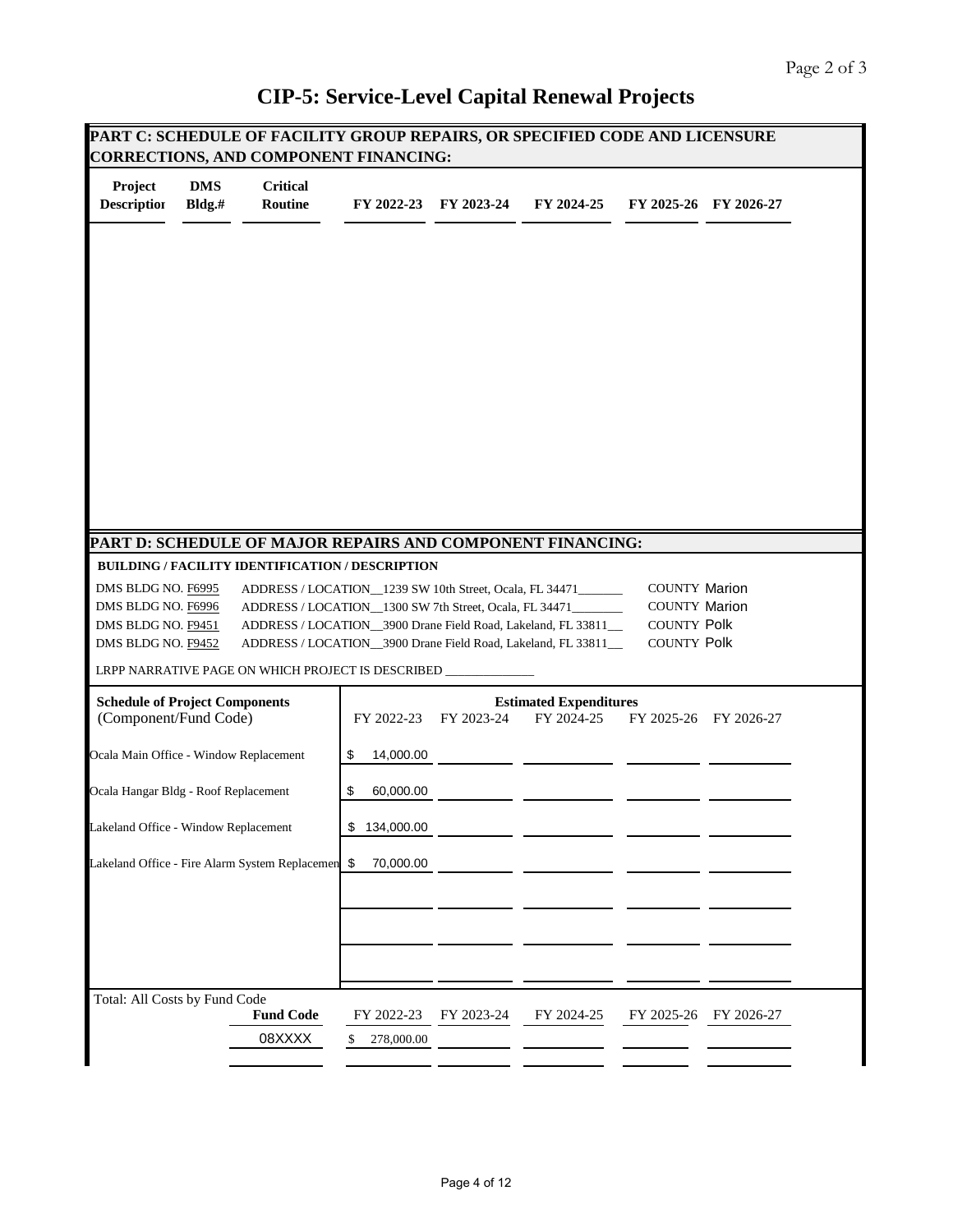|                                                           | <b>TOTAL</b>     | \$<br>278,000.00 |                              |               |                       |
|-----------------------------------------------------------|------------------|------------------|------------------------------|---------------|-----------------------|
| PART E: COST EFFICIENCIES ANTICIPATED FROM MAJOR REPAIRS: |                  |                  |                              |               |                       |
| <b>Incremental Facility</b><br><b>Maintenance Costs</b>   | Fund<br>Code     | FY 2022-23       | FY 2023-24                   | FY 2024-25    | FY 2025-26 FY 2026-27 |
| Salaries & Benefits                                       |                  | $\mathcal{S}$    | $\mathbf{\hat{s}}$<br>$\sim$ | $\mathcal{S}$ | \$<br>$\mathcal{S}$   |
|                                                           | ${\tt SUBTOTAL}$ |                  |                              |               |                       |
| <b>OPS</b>                                                |                  |                  |                              |               |                       |
|                                                           | ${\tt SUBTOTAL}$ |                  |                              |               |                       |
| Expenses                                                  |                  |                  |                              |               |                       |
| Other (specify)                                           | <b>SUBTOTAL</b>  |                  |                              |               |                       |
|                                                           | <b>SUBTOTAL</b>  |                  |                              |               |                       |
| <b>Fund Totals</b>                                        |                  |                  |                              |               |                       |
|                                                           |                  |                  |                              |               |                       |
| <b>Incremental</b>                                        | <b>TOTAL</b>     |                  |                              |               |                       |
| <b>Utility Costs</b>                                      |                  |                  |                              |               |                       |
| Other (specify)                                           |                  |                  |                              |               |                       |
|                                                           | <b>TOTAL</b>     |                  |                              |               |                       |

*Office of Policy and Budget - June 2021*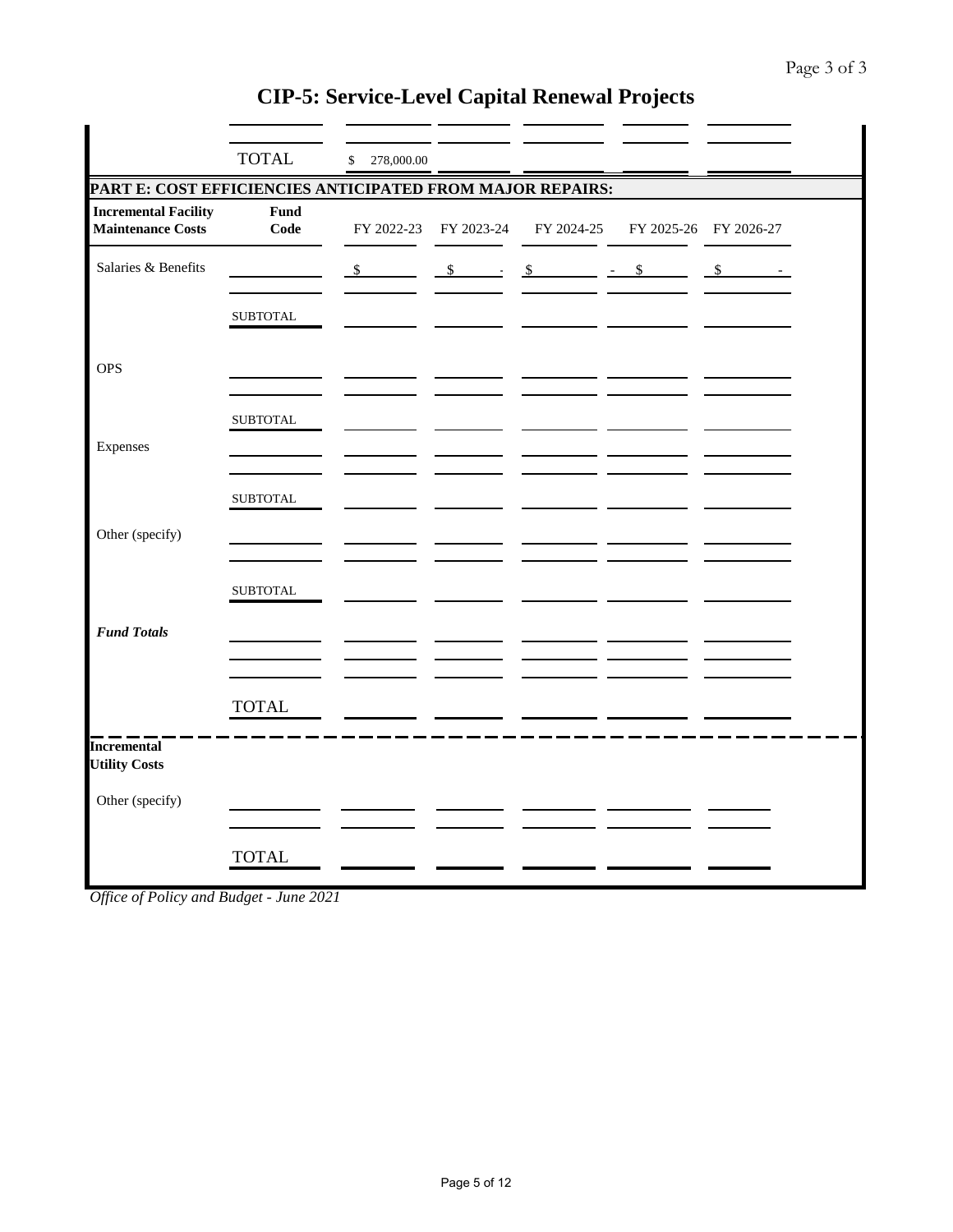## CIP‐5: Service Level Capital Renewal Plan

FRESHWATER FISHERIES MANAGEMENT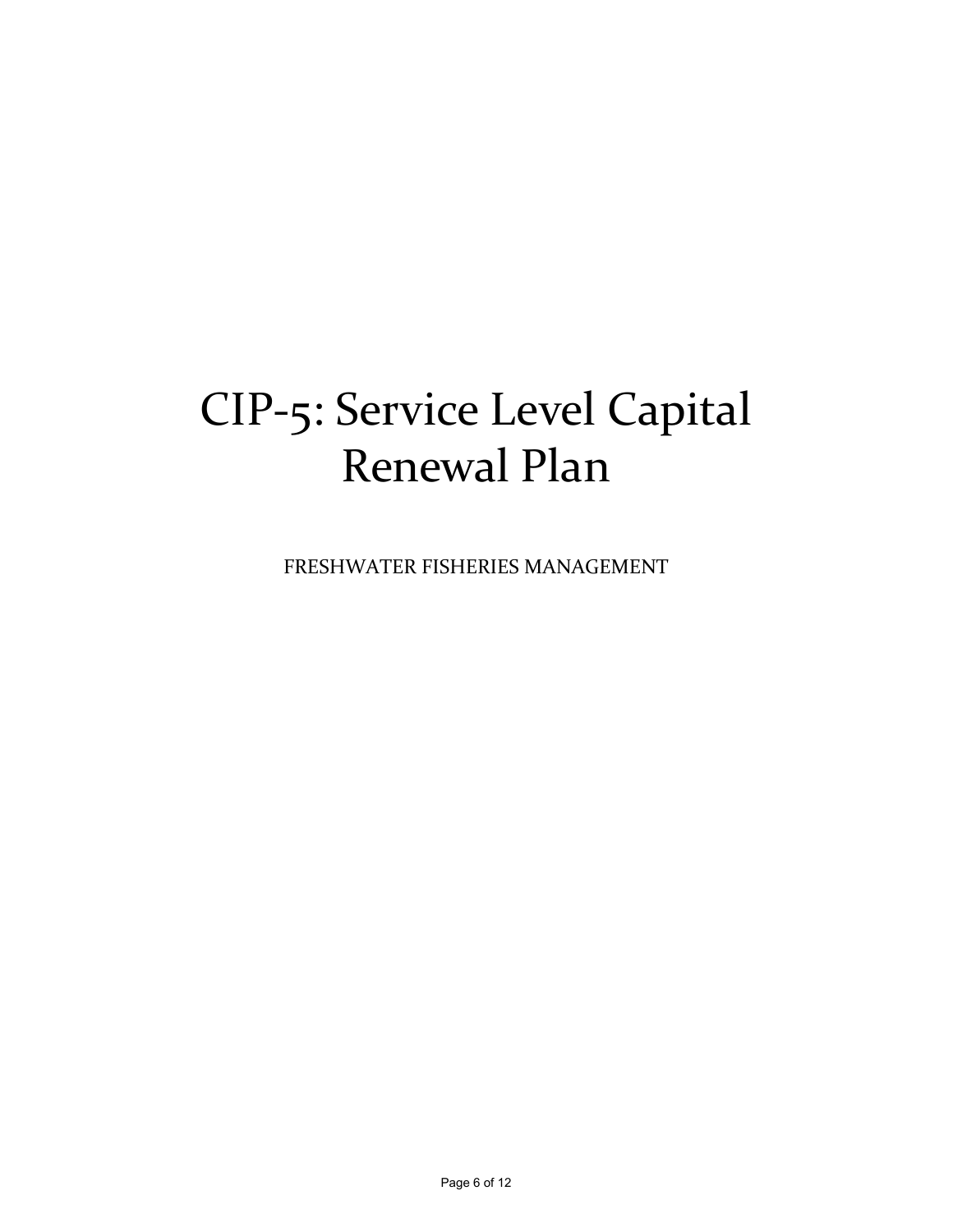| Agency:                                                     |                                                                                  | Fish & Wildlife Conservation<br>Commission                                                                                                                                                                                                                                                                                                                                                     |                                                             |                                                        | <b>LAS/PBS Budget Entity Code:</b>                        | 77400200                 |                                                       |                         |
|-------------------------------------------------------------|----------------------------------------------------------------------------------|------------------------------------------------------------------------------------------------------------------------------------------------------------------------------------------------------------------------------------------------------------------------------------------------------------------------------------------------------------------------------------------------|-------------------------------------------------------------|--------------------------------------------------------|-----------------------------------------------------------|--------------------------|-------------------------------------------------------|-------------------------|
|                                                             |                                                                                  | <b>Service:</b> Renovation                                                                                                                                                                                                                                                                                                                                                                     |                                                             |                                                        | <b>Appropriation Category Code:</b>                       | 084362                   |                                                       |                         |
|                                                             |                                                                                  | <b>Blackwater Fisheries Research</b>                                                                                                                                                                                                                                                                                                                                                           |                                                             |                                                        | <b>Agency Priority:</b>                                   |                          |                                                       |                         |
| <b>Project Title:</b>                                       |                                                                                  | & Development Center Renovation                                                                                                                                                                                                                                                                                                                                                                |                                                             |                                                        | <b>LRPP Narrative Page:</b>                               |                          |                                                       |                         |
| To be constructed by:                                       |                                                                                  |                                                                                                                                                                                                                                                                                                                                                                                                |                                                             |                                                        |                                                           |                          |                                                       |                         |
| <b>Level of Aggregation:</b>                                |                                                                                  |                                                                                                                                                                                                                                                                                                                                                                                                |                                                             |                                                        |                                                           |                          |                                                       |                         |
| Service                                                     |                                                                                  |                                                                                                                                                                                                                                                                                                                                                                                                |                                                             |                                                        | <b>NAME</b>                                               |                          |                                                       |                         |
|                                                             |                                                                                  | Major Repair Project? (Y/N) (If Yes, complete Parts A, D & E; if No, complete Parts A, B & C.)                                                                                                                                                                                                                                                                                                 |                                                             |                                                        |                                                           |                          |                                                       | Yes                     |
|                                                             |                                                                                  | Critical Need? (Y/N) (If Yes, all funding must be requested in the first two fiscal years.)                                                                                                                                                                                                                                                                                                    |                                                             |                                                        |                                                           |                          |                                                       |                         |
|                                                             |                                                                                  | PART A: SYSTEM IDENTIFICATION                                                                                                                                                                                                                                                                                                                                                                  |                                                             |                                                        |                                                           |                          |                                                       |                         |
| <b>BUILDING SYSTEM GROUP</b><br>Annual group request? _____ |                                                                                  |                                                                                                                                                                                                                                                                                                                                                                                                | CENTRAL UTILITY SYSTEM GROUP<br>Annual group request? _____ |                                                        |                                                           |                          | <b>CODE AND LICENSURE</b><br><b>CORRECTION GROUPS</b> |                         |
| electrical<br>envelope<br>interior                          |                                                                                  | $(BE)$ $X$ <sub>____</sub><br>$(BX)$ <sub>_______</sub><br>$(BI)$ $X$                                                                                                                                                                                                                                                                                                                          | cogeneration<br>cooling gen./distrib.<br>electric distrib.  |                                                        | $(UG)$ <sub>_______</sub>                                 |                          | Licensure<br>Annual request? _____                    | $(LC)$ <sub>_____</sub> |
| mechanical<br>plumbing<br>roof                              | $(BM)$ <sub>_____</sub>                                                          |                                                                                                                                                                                                                                                                                                                                                                                                | heating gen./distrib.<br>landfill<br>water treat./distrib.  |                                                        | $(UH)$ <sub>_______</sub><br>$(UL)$ <sub>______</sub>     |                          | Life Safety<br>Annual request? _____                  | $(LS)$ <sub>____</sub>  |
| site<br>special<br>structural                               | $(BR)$ <sub>_______</sub><br>$(BG)$ <sub>______</sub><br>$(BD)$ <sub>_____</sub> | $(BS)$ $X$                                                                                                                                                                                                                                                                                                                                                                                     | waste treatment                                             |                                                        | $(US)$ <sub>______</sub>                                  |                          | Handicapped $(LH)$ $X$<br>Annual request? ______      |                         |
|                                                             |                                                                                  | SPECIAL SYSTEM GROUP<br>Annual group request? _____                                                                                                                                                                                                                                                                                                                                            |                                                             |                                                        | <b>CAMPUS SYSTEM GROUP</b><br>Annual group request? _____ |                          | Environmental (LE) _____<br>Annual request? _____     |                         |
|                                                             | storage tanks                                                                    | energy conservation (SC) ______                                                                                                                                                                                                                                                                                                                                                                |                                                             | drainage/grounds<br>road system paving<br>other paving |                                                           | $(CG)$ $X$<br>$(CP)$ $X$ |                                                       |                         |
|                                                             |                                                                                  | NOTE: If at least three systems or at least two groups are to be repaired in a single project, it is a MAJOR REPAIR and Part D<br>should be used. If three or more systems in a facility group are being repaired in separate projects within one group's general<br>capital renewal request, it is NOT a MAJOR REPAIR and you will answer YES to "annual request" and complete Parts B and C. |                                                             |                                                        |                                                           |                          |                                                       |                         |
|                                                             |                                                                                  | PART B: PROJECTED FINANCE PLAN FOR FACILITY GROUP REPAIRS, AND SPECIFIED<br><b>CODE AND LICENSURE CORRECTIONS:</b>                                                                                                                                                                                                                                                                             |                                                             |                                                        |                                                           |                          |                                                       |                         |
| Group/System                                                |                                                                                  | <b>Fund Code</b>                                                                                                                                                                                                                                                                                                                                                                               |                                                             |                                                        | FY 2022-23 FY 2023-24 FY 2024-25                          |                          | FY 2025-26 FY 2026-27                                 |                         |
|                                                             |                                                                                  |                                                                                                                                                                                                                                                                                                                                                                                                |                                                             |                                                        |                                                           |                          |                                                       |                         |
|                                                             |                                                                                  |                                                                                                                                                                                                                                                                                                                                                                                                |                                                             |                                                        |                                                           |                          |                                                       |                         |
|                                                             |                                                                                  |                                                                                                                                                                                                                                                                                                                                                                                                |                                                             |                                                        |                                                           |                          |                                                       |                         |
|                                                             |                                                                                  |                                                                                                                                                                                                                                                                                                                                                                                                |                                                             |                                                        |                                                           |                          |                                                       |                         |
|                                                             |                                                                                  |                                                                                                                                                                                                                                                                                                                                                                                                |                                                             |                                                        |                                                           |                          |                                                       |                         |
|                                                             |                                                                                  |                                                                                                                                                                                                                                                                                                                                                                                                |                                                             |                                                        |                                                           |                          |                                                       |                         |
|                                                             |                                                                                  | <b>TOTAL</b>                                                                                                                                                                                                                                                                                                                                                                                   |                                                             |                                                        |                                                           |                          |                                                       |                         |
|                                                             |                                                                                  |                                                                                                                                                                                                                                                                                                                                                                                                |                                                             |                                                        |                                                           |                          |                                                       |                         |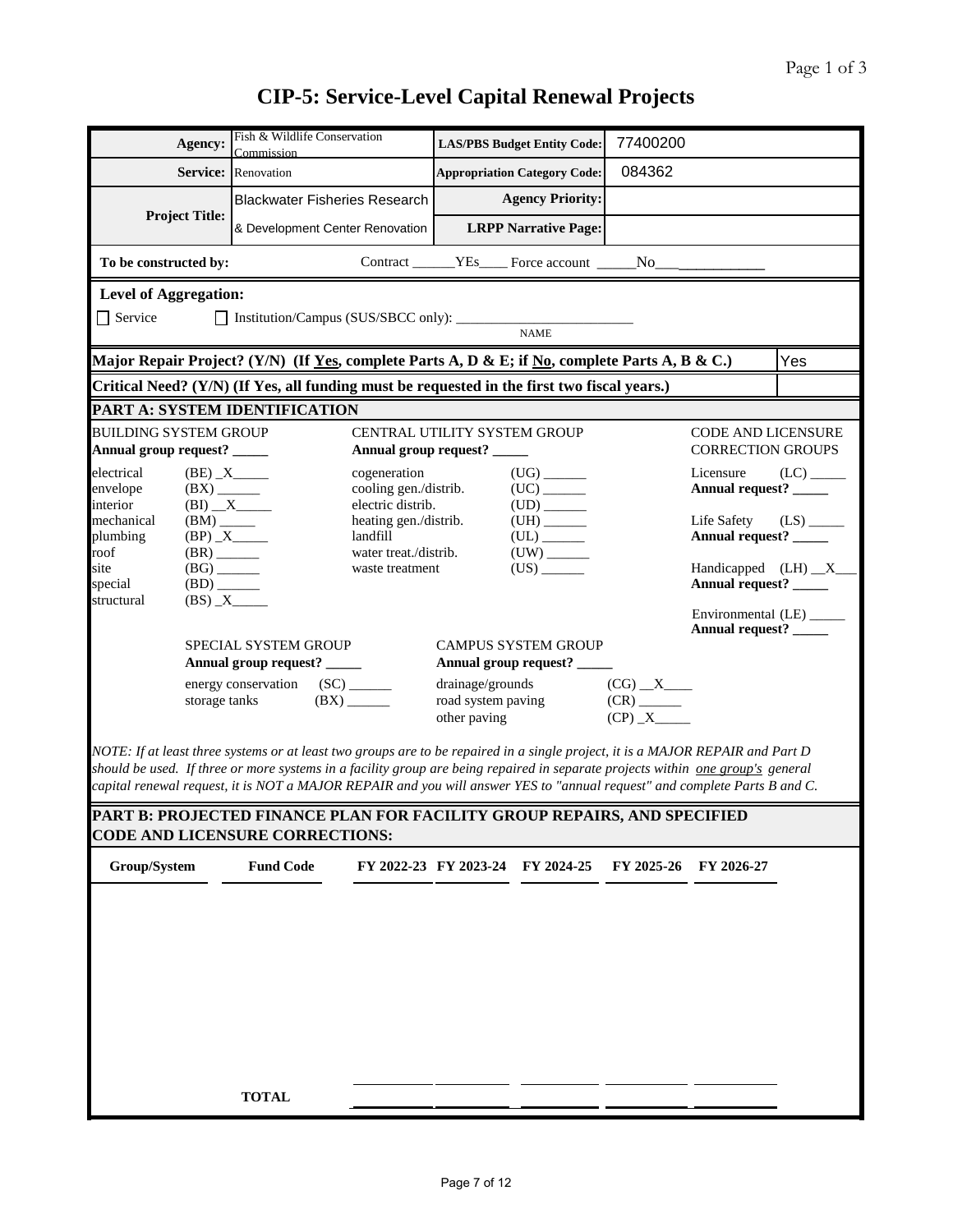|                                                                |                      |                            | <b>CORRECTIONS, AND COMPONENT FINANCING:</b>                                    |           |                                                                   |            | PART C: SCHEDULE OF FACILITY GROUP REPAIRS, OR SPECIFIED CODE AND LICENSURE |
|----------------------------------------------------------------|----------------------|----------------------------|---------------------------------------------------------------------------------|-----------|-------------------------------------------------------------------|------------|-----------------------------------------------------------------------------|
| Project<br><b>Description</b>                                  | <b>DMS</b><br>Bldg.# | <b>Critical</b><br>Routine |                                                                                 |           | FY 2022-23 FY 2023-24 FY 2024-25                                  | FY 2025-26 | FY 2026-27                                                                  |
|                                                                |                      |                            |                                                                                 |           |                                                                   |            |                                                                             |
|                                                                |                      |                            |                                                                                 |           |                                                                   |            |                                                                             |
|                                                                |                      |                            |                                                                                 |           |                                                                   |            |                                                                             |
|                                                                |                      |                            |                                                                                 |           |                                                                   |            |                                                                             |
|                                                                |                      |                            |                                                                                 |           |                                                                   |            |                                                                             |
|                                                                |                      |                            | PART D: SCHEDULE OF MAJOR REPAIRS AND COMPONENT FINANCING:                      |           |                                                                   |            |                                                                             |
|                                                                |                      |                            | <b>BUILDING / FACILITY IDENTIFICATION / DESCRIPTION</b>                         |           |                                                                   |            |                                                                             |
|                                                                |                      |                            | DMS BLDG NO. _F6502_ ADDRESS / LOCATION_8384 Fish Hatchery Rd., Holt, FL 32564_ |           |                                                                   |            | <b>COUNTY Santa Rosa</b>                                                    |
|                                                                |                      |                            | LRPP NARRATIVE PAGE ON WHICH PROJECT IS DESCRIBED _                             |           |                                                                   |            |                                                                             |
| <b>Schedule of Project Components</b><br>(Component/Fund Code) |                      |                            |                                                                                 |           | <b>Estimated Expenditures</b><br>FY 2022-23 FY 2023-24 FY 2024-25 | FY 2025-26 | FY 2026-27                                                                  |
| Production Pond Renovation   2261                              |                      |                            | 745,000                                                                         | 745,000   |                                                                   |            |                                                                             |
| Construction of Pavilion   2261                                |                      |                            | 150,000                                                                         | 750,000   |                                                                   |            |                                                                             |
|                                                                |                      |                            |                                                                                 |           |                                                                   |            |                                                                             |
|                                                                |                      |                            |                                                                                 |           |                                                                   |            |                                                                             |
|                                                                |                      |                            |                                                                                 |           |                                                                   |            |                                                                             |
|                                                                |                      |                            |                                                                                 |           |                                                                   |            |                                                                             |
|                                                                |                      |                            |                                                                                 |           |                                                                   |            |                                                                             |
| Total: All Costs by Fund Code                                  |                      |                            |                                                                                 |           |                                                                   |            |                                                                             |
|                                                                |                      | <b>Fund Code</b>           | FY 2022-23 FY 2023-24                                                           |           | FY 2024-25                                                        | FY 2025-26 | FY 2026-27                                                                  |
|                                                                |                      | 2261                       | 895,000                                                                         | 1,495,000 |                                                                   |            |                                                                             |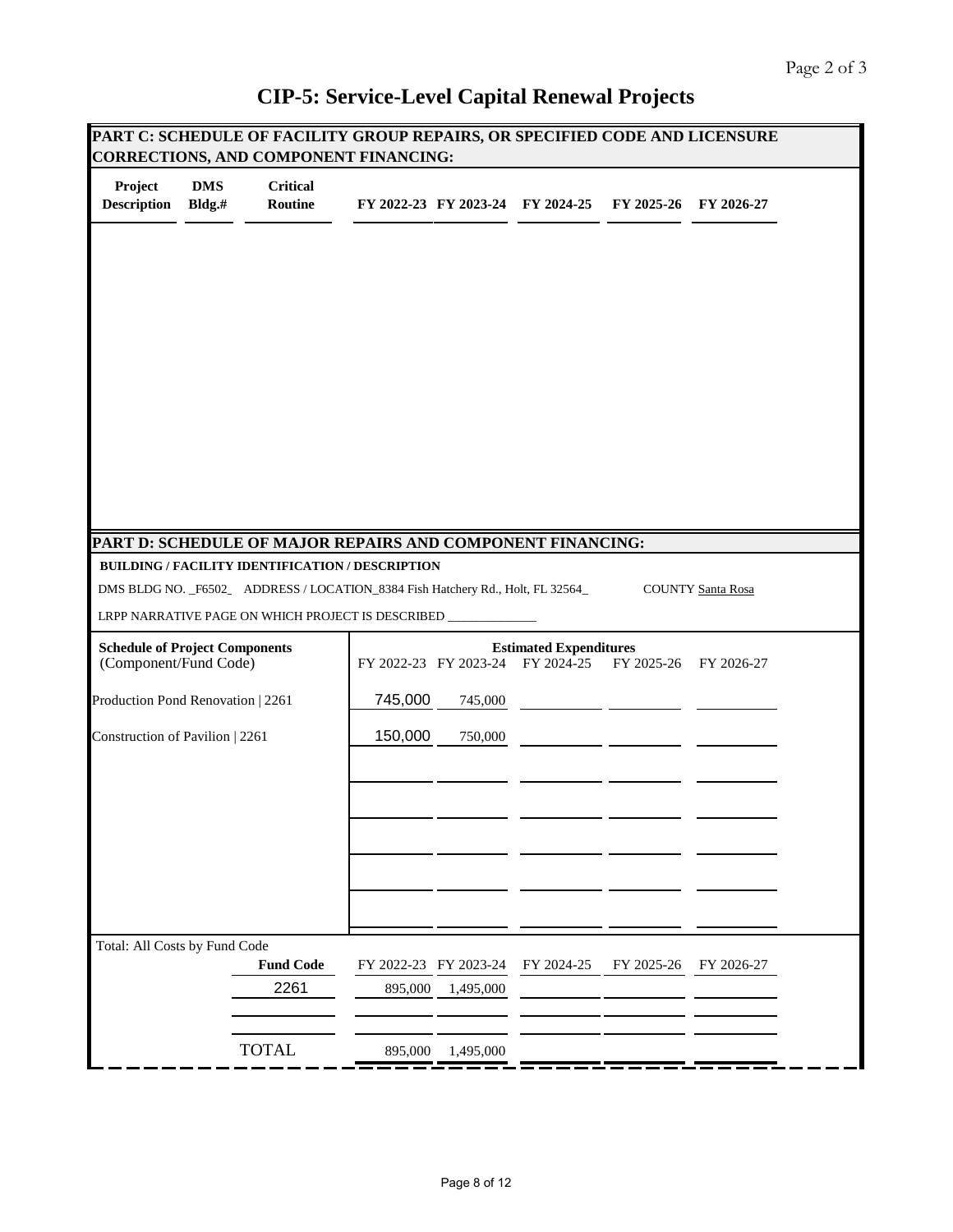| PART E: COST EFFICIENCIES ANTICIPATED FROM MAJOR REPAIRS: |                  |                       |        |            |            |            |  |
|-----------------------------------------------------------|------------------|-----------------------|--------|------------|------------|------------|--|
| <b>Incremental Facility</b><br><b>Maintenance Costs</b>   | Fund<br>Code     | FY 2022-23 FY 2023-24 |        | FY 2024-25 | FY 2025-26 | FY 2026-27 |  |
| Salaries & Benefits                                       | 22 <sub>1</sub>  | 36,400                | 36,400 | 36,400     | 36,400     | 36,400     |  |
|                                                           | <b>SUBTOTAL</b>  | 36,400                | 36,400 | 36,400     | 36,400     | 36,400     |  |
| <b>OPS</b>                                                | N/A              |                       |        |            |            |            |  |
|                                                           | <b>SUBTOTAL</b>  |                       |        |            |            |            |  |
| Expenses                                                  | 22 <sub>1</sub>  | 15000                 | 24500  | 34000      | 43000      | 43000      |  |
|                                                           | ${\tt SUBTOTAL}$ | 15000                 | 24500  | 34000      | 43000      | 43000      |  |
| Other (specify)                                           |                  |                       |        |            |            |            |  |
|                                                           | <b>SUBTOTAL</b>  |                       |        |            |            |            |  |
| <b>Fund Totals</b>                                        |                  |                       |        |            |            |            |  |
|                                                           |                  |                       |        |            |            |            |  |
|                                                           | <b>TOTAL</b>     | 51,400                | 60,900 | 70,400     | 79,400     | 79,400     |  |
| <b>Incremental</b><br><b>Utility Costs</b>                |                  |                       |        |            |            |            |  |
| Other (specify)                                           |                  |                       |        |            |            |            |  |
|                                                           | <b>TOTAL</b>     |                       |        |            |            |            |  |

*Office of Policy and Budget - June 2021*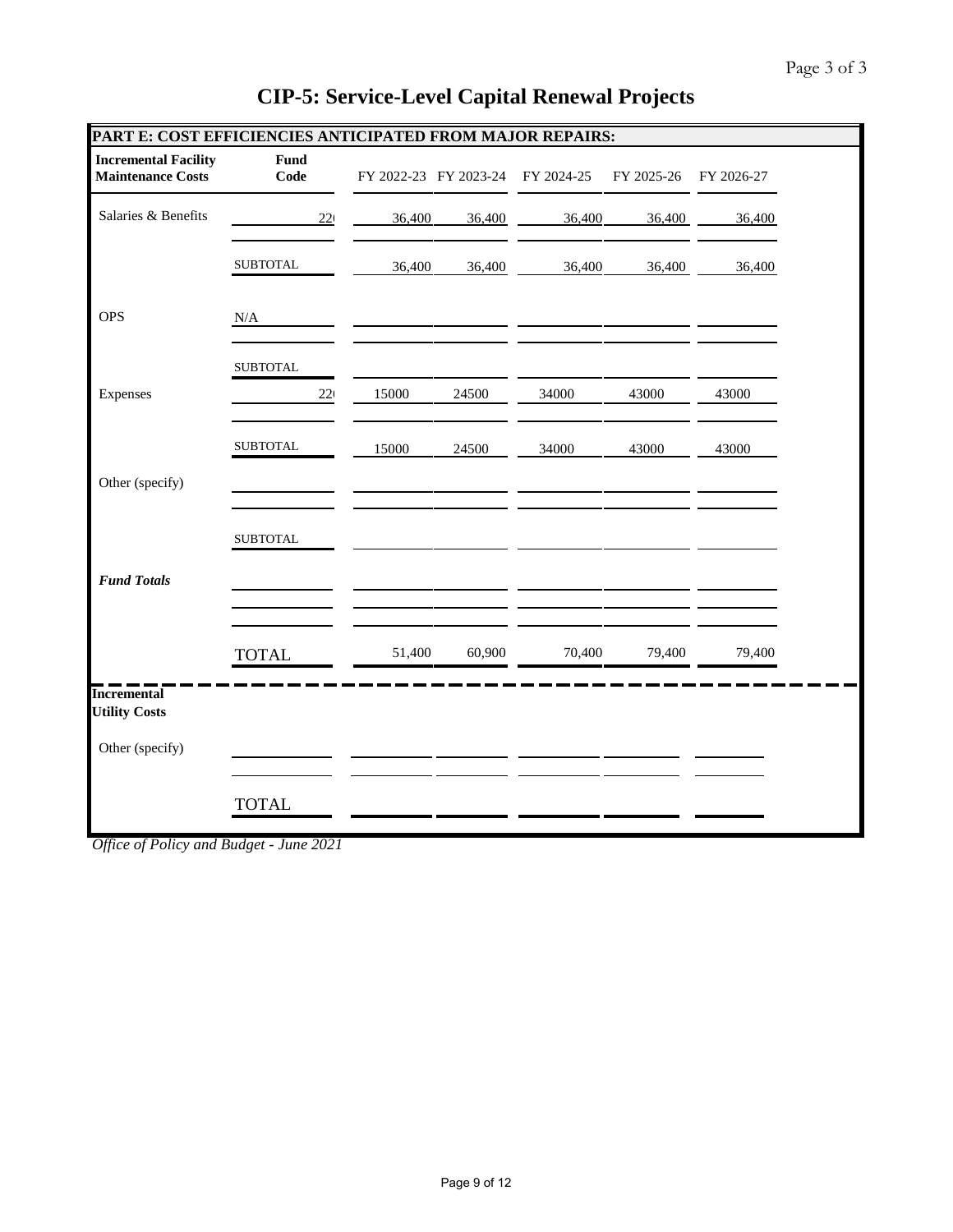| Agency:                                                                                                                                                                                                                                                                                                                                                                                        | Fish & Wildlife Conservation<br>Commission           |                                                            |                                                             | <b>LAS/PBS Budget Entity Code:</b>                               | 77400200                 |                                                       |                         |
|------------------------------------------------------------------------------------------------------------------------------------------------------------------------------------------------------------------------------------------------------------------------------------------------------------------------------------------------------------------------------------------------|------------------------------------------------------|------------------------------------------------------------|-------------------------------------------------------------|------------------------------------------------------------------|--------------------------|-------------------------------------------------------|-------------------------|
| Service:                                                                                                                                                                                                                                                                                                                                                                                       | <b>Renovation</b>                                    |                                                            |                                                             | <b>Appropriation Category Code:</b>                              | 080059                   |                                                       |                         |
|                                                                                                                                                                                                                                                                                                                                                                                                |                                                      |                                                            |                                                             | <b>Agency Priority:</b>                                          |                          |                                                       |                         |
| <b>Project Title:</b>                                                                                                                                                                                                                                                                                                                                                                          | <b>Fishing Pier Renovations</b>                      |                                                            |                                                             | <b>LRPP Narrative Page:</b>                                      |                          |                                                       |                         |
| To be constructed by:                                                                                                                                                                                                                                                                                                                                                                          |                                                      | Contract _____ Yes                                         |                                                             | Force account $\Box$ No                                          |                          |                                                       |                         |
| <b>Level of Aggregation:</b>                                                                                                                                                                                                                                                                                                                                                                   |                                                      |                                                            |                                                             |                                                                  |                          |                                                       |                         |
| Service<br>IХ                                                                                                                                                                                                                                                                                                                                                                                  | Institution/Campus (SUS/SBCC only): _________        |                                                            |                                                             | <b>NAME</b>                                                      |                          |                                                       |                         |
| Major Repair Project? (Y/N) (If Yes, complete Parts A, D & E; if No, complete Parts A, B & C.)                                                                                                                                                                                                                                                                                                 |                                                      |                                                            |                                                             |                                                                  |                          |                                                       | Y                       |
| Critical Need? (Y/N) (If Yes, all funding must be requested in the first two fiscal years.)                                                                                                                                                                                                                                                                                                    |                                                      |                                                            |                                                             |                                                                  |                          |                                                       | Ý                       |
| PART A: SYSTEM IDENTIFICATION                                                                                                                                                                                                                                                                                                                                                                  |                                                      |                                                            |                                                             |                                                                  |                          |                                                       |                         |
| <b>BUILDING SYSTEM GROUP</b><br>Annual group request? _____                                                                                                                                                                                                                                                                                                                                    |                                                      |                                                            | CENTRAL UTILITY SYSTEM GROUP<br>Annual group request? _____ |                                                                  |                          | <b>CODE AND LICENSURE</b><br><b>CORRECTION GROUPS</b> |                         |
| $(BE)$ <sub>_______</sub><br>electrical<br>envelope<br>$(BX)$ <sub>_______</sub><br>interior<br>(BI)                                                                                                                                                                                                                                                                                           |                                                      | cogeneration<br>cooling gen./distrib.<br>electric distrib. |                                                             | $(UG)$ <sub>_______</sub>                                        |                          | Licensure<br>Annual request? _____                    | $(LC)$ <sub>_____</sub> |
| mechanical<br>$(BM)$ <sub>_____</sub><br>plumbing<br>$(BP)$ <sub>______</sub>                                                                                                                                                                                                                                                                                                                  |                                                      | heating gen./distrib.<br>landfill                          |                                                             | $(UH)$ <sub>______</sub><br>$(UL)$ <sub>_______</sub>            |                          | Life Safety<br>Annual request? _____                  | $(LS)$ <sub>_____</sub> |
| roof<br>$(BR)$ <sub>_______</sub><br>site<br>$(BG)$ <sub>______</sub><br>special<br>$(BD)$ <sub>_______</sub>                                                                                                                                                                                                                                                                                  |                                                      | water treat./distrib.<br>waste treatment                   |                                                             | $(US)$ <sub>_______</sub>                                        |                          | Handicapped $(LH)$ $x$ $x$<br>Annual request? _____   |                         |
| structural<br>$(BS)$ $\_\ x$                                                                                                                                                                                                                                                                                                                                                                   |                                                      |                                                            |                                                             |                                                                  |                          | Annual request? _____                                 |                         |
|                                                                                                                                                                                                                                                                                                                                                                                                | SPECIAL SYSTEM GROUP<br>Annual group request? ______ |                                                            | <b>CAMPUS SYSTEM GROUP</b>                                  | Annual group request? _____                                      |                          |                                                       |                         |
| storage tanks                                                                                                                                                                                                                                                                                                                                                                                  | energy conservation                                  | (BX)                                                       | drainage/grounds<br>road system paving<br>other paving      |                                                                  | $(CR)$ <sub>______</sub> |                                                       |                         |
| NOTE: If at least three systems or at least two groups are to be repaired in a single project, it is a MAJOR REPAIR and Part D<br>should be used. If three or more systems in a facility group are being repaired in separate projects within one group's general<br>capital renewal request, it is NOT a MAJOR REPAIR and you will answer YES to "annual request" and complete Parts B and C. |                                                      |                                                            |                                                             |                                                                  |                          |                                                       |                         |
| PART B: PROJECTED FINANCE PLAN FOR FACILITY GROUP REPAIRS, AND SPECIFIED<br><b>CODE AND LICENSURE CORRECTIONS:</b>                                                                                                                                                                                                                                                                             |                                                      |                                                            |                                                             |                                                                  |                          |                                                       |                         |
| Group/System                                                                                                                                                                                                                                                                                                                                                                                   |                                                      |                                                            |                                                             | Fund Code FY 2022-23 FY 2023-24 FY 2024-25 FY 2025-26 FY 2026-27 |                          |                                                       |                         |
|                                                                                                                                                                                                                                                                                                                                                                                                |                                                      |                                                            |                                                             |                                                                  |                          |                                                       |                         |
|                                                                                                                                                                                                                                                                                                                                                                                                |                                                      |                                                            |                                                             |                                                                  |                          |                                                       |                         |
|                                                                                                                                                                                                                                                                                                                                                                                                |                                                      |                                                            |                                                             |                                                                  |                          |                                                       |                         |
|                                                                                                                                                                                                                                                                                                                                                                                                |                                                      |                                                            |                                                             |                                                                  |                          |                                                       |                         |
|                                                                                                                                                                                                                                                                                                                                                                                                |                                                      |                                                            |                                                             |                                                                  |                          |                                                       |                         |
|                                                                                                                                                                                                                                                                                                                                                                                                |                                                      |                                                            |                                                             |                                                                  |                          |                                                       |                         |
|                                                                                                                                                                                                                                                                                                                                                                                                |                                                      |                                                            |                                                             |                                                                  |                          |                                                       |                         |
|                                                                                                                                                                                                                                                                                                                                                                                                | <b>TOTAL</b>                                         |                                                            |                                                             |                                                                  |                          |                                                       |                         |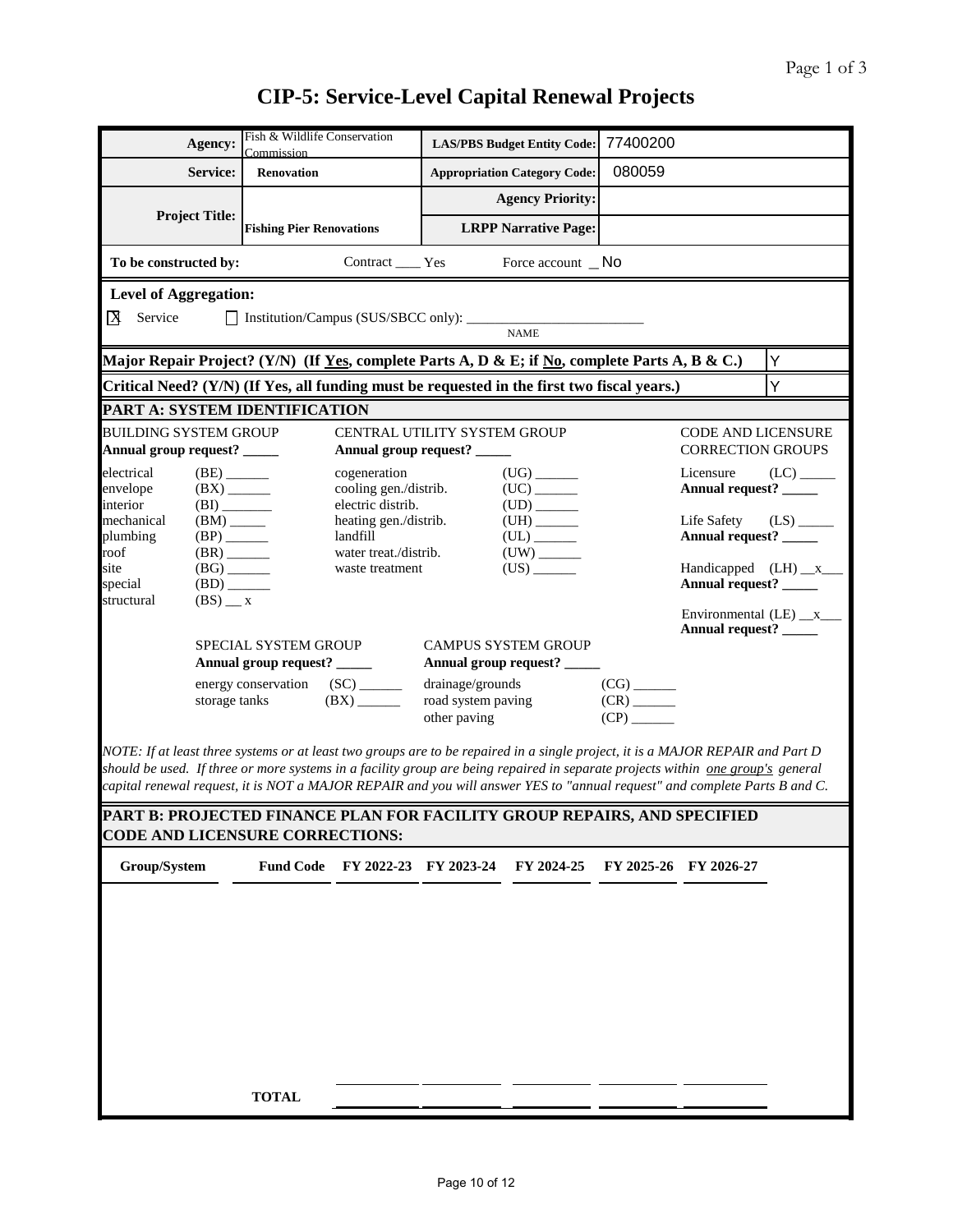| PART C: SCHEDULE OF FACILITY GROUP REPAIRS, OR SPECIFIED CODE AND LICENSURE<br><b>CORRECTIONS, AND COMPONENT FINANCING:</b> |                      |                            |                                                                |                       |                                                          |                       |                              |  |
|-----------------------------------------------------------------------------------------------------------------------------|----------------------|----------------------------|----------------------------------------------------------------|-----------------------|----------------------------------------------------------|-----------------------|------------------------------|--|
| Project<br><b>Description</b>                                                                                               | <b>DMS</b><br>Bldg.# | <b>Critical</b><br>Routine |                                                                |                       | FY 2022-23 FY 2023-24 FY 2024-25                         |                       | FY 2025-26 FY 2026-27        |  |
|                                                                                                                             |                      |                            |                                                                |                       |                                                          |                       |                              |  |
|                                                                                                                             |                      |                            |                                                                |                       |                                                          |                       |                              |  |
|                                                                                                                             |                      |                            |                                                                |                       |                                                          |                       |                              |  |
|                                                                                                                             |                      |                            |                                                                |                       |                                                          |                       |                              |  |
|                                                                                                                             |                      |                            |                                                                |                       |                                                          |                       |                              |  |
|                                                                                                                             |                      |                            |                                                                |                       |                                                          |                       |                              |  |
|                                                                                                                             |                      |                            |                                                                |                       |                                                          |                       |                              |  |
| PART D: SCHEDULE OF MAJOR REPAIRS AND COMPONENT FINANCING:                                                                  |                      |                            |                                                                |                       |                                                          |                       |                              |  |
|                                                                                                                             |                      |                            | BUILDING / FACILITY IDENTIFICATION / DESCRIPTION               |                       |                                                          |                       |                              |  |
| DMS BLDG NO N/A                                                                                                             |                      |                            |                                                                |                       | ADDRESS / LOCATION_Multiple Lakes throughout Florida____ |                       | COUNTY Holmes, Lake, Suwanee |  |
|                                                                                                                             |                      |                            | LRPP NARRATIVE PAGE ON WHICH PROJECT IS DESCRIBED ____________ |                       |                                                          |                       |                              |  |
| <b>Schedule of Project Components</b><br>(Component/Fund Code)                                                              |                      |                            | FY 2022-23                                                     | FY 2023-24            | <b>Estimated Expenditures</b><br>FY 2024-25              | FY 2025-26 FY 2026-27 |                              |  |
| Engineering/2672                                                                                                            |                      |                            | 150,000                                                        |                       |                                                          |                       |                              |  |
| Construction/2672                                                                                                           |                      |                            | 350,000                                                        | 500,000               |                                                          |                       |                              |  |
|                                                                                                                             |                      |                            |                                                                |                       |                                                          |                       |                              |  |
|                                                                                                                             |                      |                            |                                                                |                       |                                                          |                       |                              |  |
|                                                                                                                             |                      |                            |                                                                |                       |                                                          |                       |                              |  |
|                                                                                                                             |                      |                            |                                                                |                       |                                                          |                       |                              |  |
| Total: All Costs by Fund Code                                                                                               |                      |                            |                                                                |                       |                                                          |                       |                              |  |
|                                                                                                                             |                      | <b>Fund Code</b><br>2672   | FY 2022-23<br>500,000                                          | FY 2023-24<br>500,000 | FY 2024-25                                               | FY 2025-26            | FY 2026-27                   |  |
|                                                                                                                             |                      |                            |                                                                |                       |                                                          |                       |                              |  |
|                                                                                                                             |                      | <b>TOTAL</b>               | 500,000                                                        | 500,000               |                                                          |                       |                              |  |